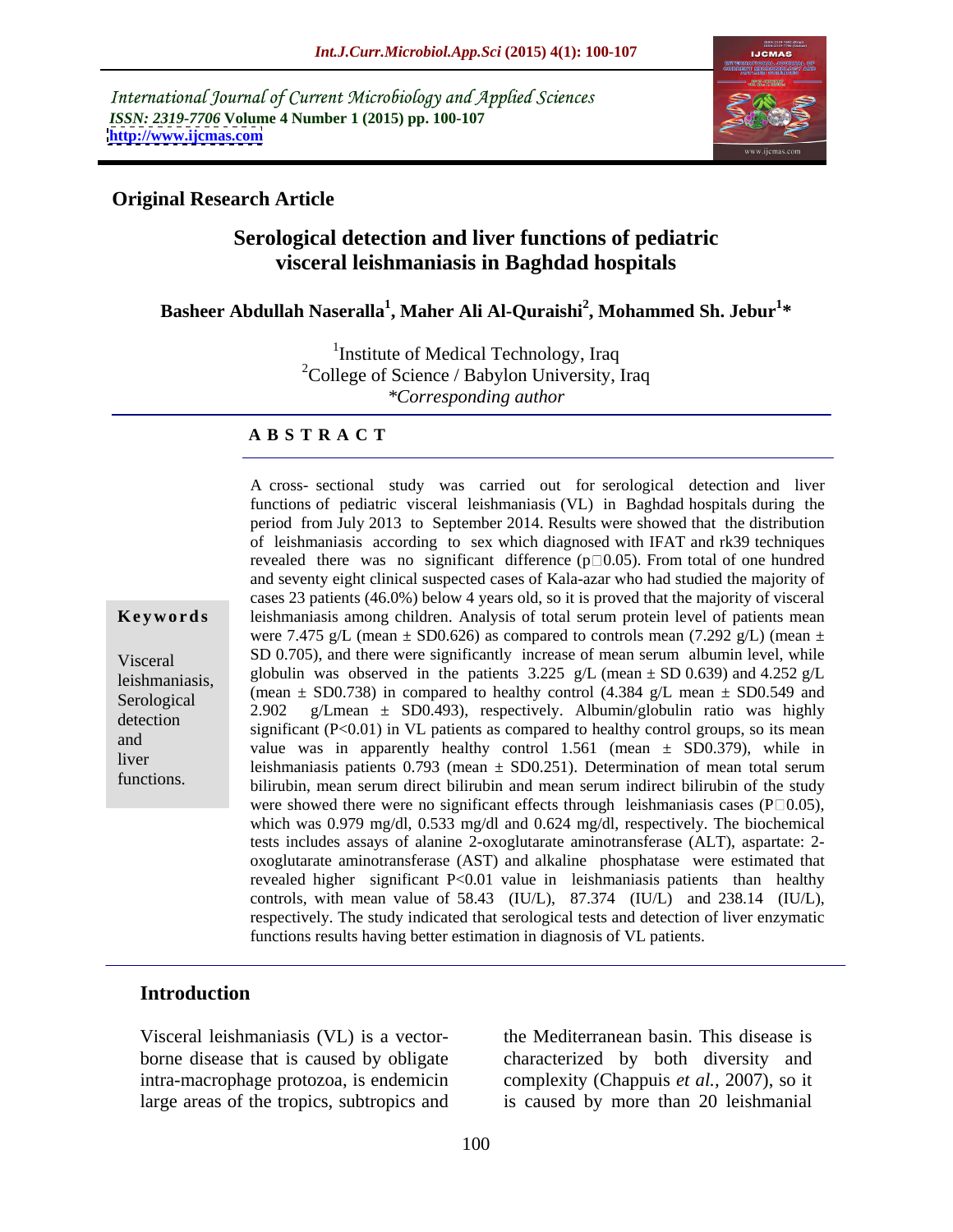species and is transmitted to humans by The presence of the parasites inside the about 30 different species of hepatocytes has been documented by phlebotomines and flies, also (VL) or laboratory diagnosis which revealed kala-azar, is a disease cause by elevated liver function through different intracellular protozoan parasites of the *Leishmania donovani* complex that (Christoph *et al.,* 1999). Functional consists mainly of *L. infantum*, *L.*  derangement of liver in visceral *donovani* and *L.chagasi* (Singh, 2006). leishmaniasis is reported in many cases<br>Leishmaniasis is endemic in 98 countries and wrongly diagnosed and treated as and 3 territories on five continents; it is estimated that there are 2 million new cases annually worldwide and up to 350 Methods million people at risk of the disease (WHO, 2010; Alvar *et al.,* 2012). Kala azar disease characterized in children by irregular fever, loos of weight, anaemia, Cross- sectional study was carried out splenomegaly, thrompocytopaenia, during the period from July 2013 to hypergamma globulinemia, leucopaenia September 2014. The age of patients and hepatomegaly (Kafetzis, 2003). ranged from 8 months to 13 years. Two

Technological advancements have led to significant improvements in the A. Blood serum obtained from a total of development of new diagnostic tools that are useful in rapid assessment of the disease burden to allow the rational had examined and defined as design of control strategies (Boelaert *et* suspected cases by specialized *al.,* 2008).

The indirect fluorescent antibody (IFA) test is one of the commonly tests used study from five hospitals; Baghdad for anti-leishmanial antibody detection by using fixe promastigotes. This test is based on detecting IgG antibodies children hospital. Central child against *Leishmania spp.*, which are demonstrated in the serum during early hospital. and different stages of infection but are undetectable up to nine months after B. Blood serum obtained from a total of

A recombinant antigen, rK39 has been shown to be specific for antibodies arising during VL caused by member of the *L. donovani* complex. It is highly sensitive and predictive for onset of of kala-azar. All sera samples were acute disease and evokes high antibody titers of VL patients (El-Moamly *et al.,* 2012).

tests and hypergammaglobulinemia leishmaniasis is reported in many cases and wrongly diagnosed and treated as hepatitis (Mathur *et al.,* 2008).

# **Methods**

# **Study groups**

study groups were involved:

- A.Blood serum obtained from a total of one hundred and seventy eight clinical suspected cases with Kala-azar who had examined and defined as suspected cases by specialized physician, and fifty confirmed children pick up with visceral leishmaniasis were included in this study from five hospitals; Baghdad teaching children hospital, Ibin- Albalady children hospital, Al-Elwyia children hospital, Central child hospital, Al-Kademia children hospital.
- cure (Pedras *et al.*, 2008). Fifty healthy control group were B. Blood serum obtained from a total of involved in this study from Baghdad province including health centers and Ibin-Albalady children hospital, they were apparently healthy by specialist physical examination without history stored at -20ºC until use.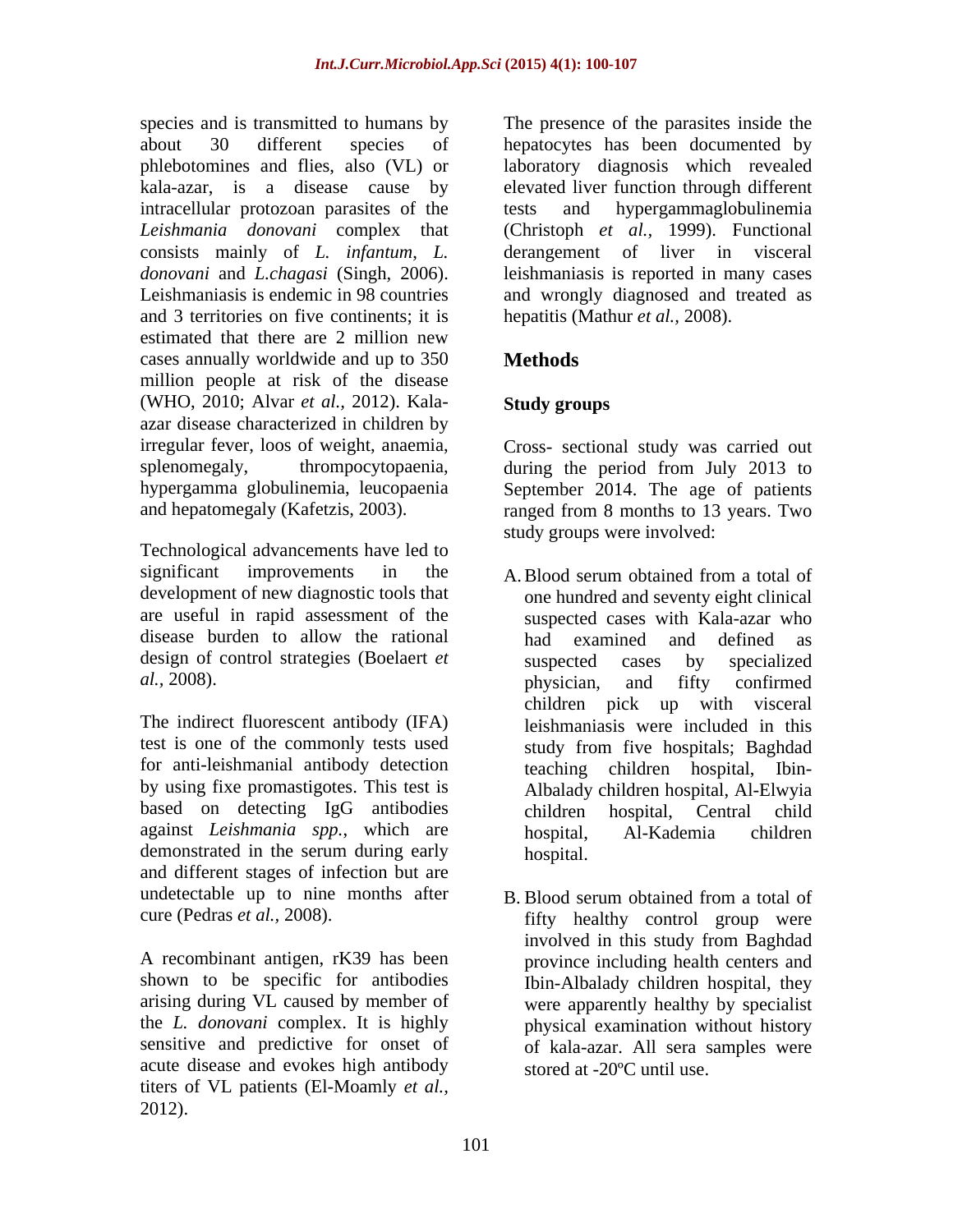About 5 ml of venous blood was used to read the slide with magnification collected from each child, the blood was collected into a sterile screw plastic tube, left for 30 minutes at room temperature, then centrifuged at 3000 rpm for 5minutes, and then the serumwas Alanine: 2-oxoglutarate amino-

Antibody response by the Recombinant Total serum protein, serumalbumin and K39 Immunochromato graphic strip Test globulin were measured according to (In Bios International, USA) was (Biomaghreb) kit. All these analysis determined by the manufactures performed in Baghdad technical institute instruction. 30  $\mu$ L of serum was added to  $\qquad$  laboratories. the dipstick and then placed vertically in a test tube. Two drops of the chase **Statistical analysis** buffer solution provided with the dipstick kit were added to the test tube. Patients and controls data were The results were read after five minutes. comparison by using ANOVA test. All A band in the test region considered as statistical analysis was conducted with positive result, while the control line the statistical package for the social

## **IFAT**

Indirect fluorescence antibody test was carried out according to manufacture procedure (Leishmania IFA IgG vircell microbiologists, SPAIN) briefly serum world and the most common clinical of patient was diluted by phosphate buffer saline (PBS) (1/40 dilution) and20  $\mu$ l of diluted serum was applied in the  $2014$ . slide wells. Slide was incubated in a humid chamber for 30 minutes at This study included one hundred seventy 37ºC.The slide rinsed briefly with a eight children suspected of having gentle stream of PBS and then immersed visceral leishmaniasis and fifty healthy for ten minutes in PBS and dip washed children as a control group. Which tested briefly in distilled water. 20µl of anti- by using two immunochromatographic human IgG FITC conjugate solution was dipstick assays to detect antibodies to added to each well. One drop of mounting medium was added to each

**Samples collection** well and carefully covered with a coverslip. Fluorescence microscope was power at 400x.

### **Biochemical tests**

collected in another sterile tubes which transferase (ALT or SGPT), Aspartate: was stored in freeze at -20ºC. 2-oxoglutarate amino-transferase (AST **Serological examination Serological examination Serological examination Serological examination rk39** estimated following the instructions of Alanine: 2-oxoglutarate aminoor SGOT), alkaline phosphatase, total serum bilirubin, serum direct bilirubin and serum indirect bilirubin were commercial kits provided by Syrbio. laboratories.

### **Statistical analysis**

should be positive. sciences (SPSS) software at significant Patients and controls data were levels of 0.05.

## **Result and Discussion**

Visceral leishmaniasis is known as an endemic disease in some parts of the world and the most common clinical features of the disease are its prevalence among gender variants (Sayyahfar *et al.,* 2014).

*Leishmania donovani* complex.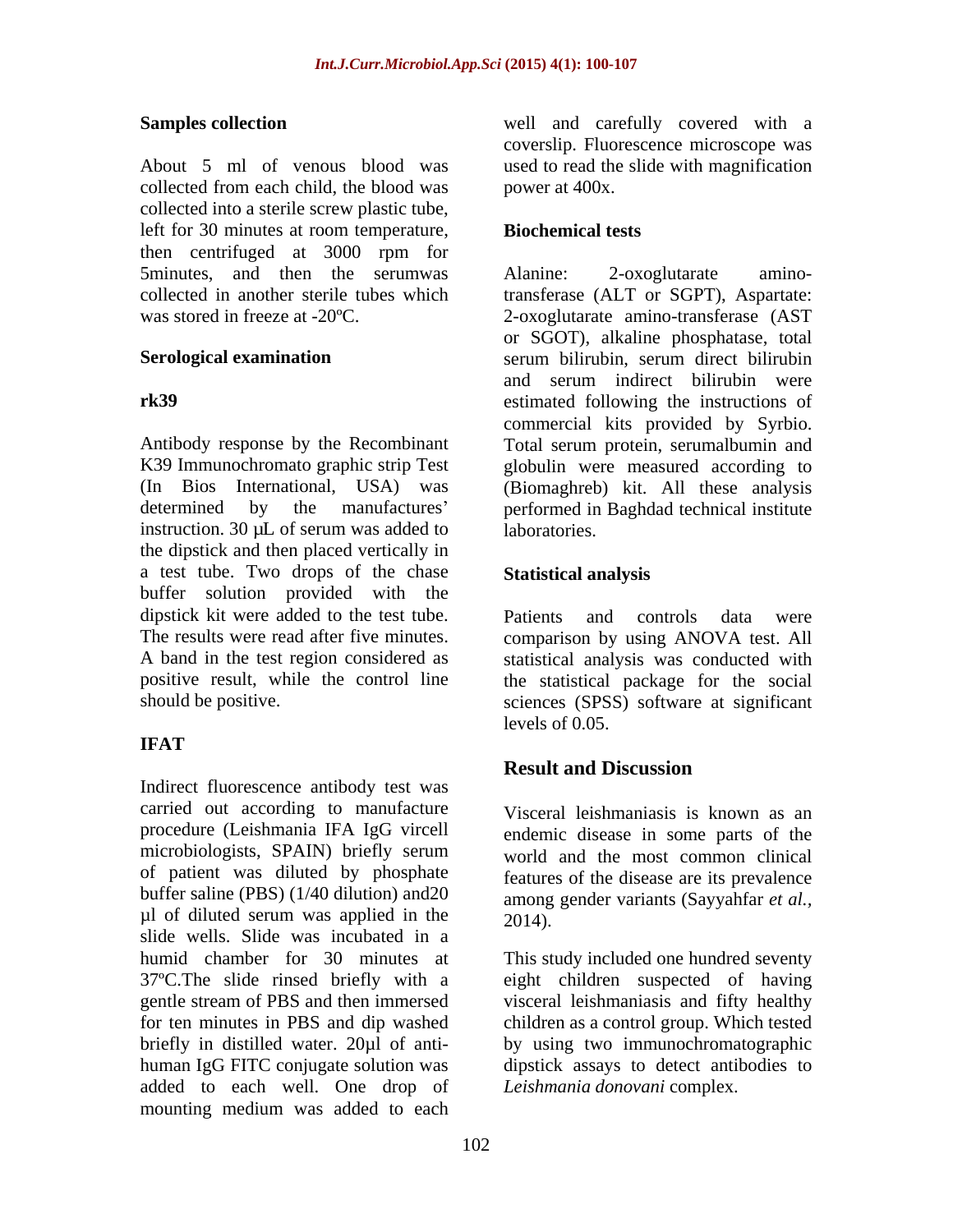### *Int.J.Curr.Microbiol.App.Sci* **(2015) 4(1): 100-107**

|                                  |                    | Studied groups        |        |             |
|----------------------------------|--------------------|-----------------------|--------|-------------|
| Gender                           | Apparently         |                       | Total  | Chi-Square  |
|                                  | <b>Healthy</b>     | Patients              |        | (P-value)   |
|                                  | control            |                       |        |             |
| Male<br>$\overline{\phantom{a}}$ |                    |                       |        |             |
|                                  | $\frac{1}{50.0\%}$ | $52.0\%$ 51.0%        |        | $P = 0.841$ |
|                                  |                    | 24                    | $\sim$ | <b>NS</b>   |
| Female $\frac{1}{\alpha'}$       | $50.0\%$           | $\vert$ 48.0%   49.0% |        | (P>0.05)    |
| Total $\frac{11}{2}$             |                    |                       | 100    |             |
|                                  | $100.0\%$          | $\vert$ 100.0% 100.0% |        |             |

**Table.1** Mean distribution of leishmaniasis according to sex

**Table.2** Mean distribution of leishmaniasis among age groups

| Age                    | Studied groups         |                 |                                     |             |
|------------------------|------------------------|-----------------|-------------------------------------|-------------|
|                        |                        |                 |                                     | Chi-Square  |
| groups<br>/ Year       | <b>Apparentl</b>       | <b>Patients</b> |                                     | (P-value)   |
|                        | <b>Healthy control</b> |                 |                                     |             |
|                        |                        | 22              |                                     |             |
| >4<br>$\gamma_0$       | 42.0%                  |                 | $1.46.0\%$ 44.0%                    |             |
|                        |                        |                 |                                     |             |
| $4.1 - 8$<br>-70       | 44.0%                  | $36.0\%$        | $ 40.0\%$                           | $P = 0.690$ |
|                        |                        |                 | 16                                  | NS.         |
| 8.1 – 12 $\frac{1}{2}$ | 14.0%                  |                 | 18.0%   16.0%                       | (P>0.05)    |
|                        |                        |                 | <b>100</b>                          |             |
| Total<br>-70           | $\overline{100.0\%}$   |                 | $\boxed{100.0\%}$ $\boxed{100.0\%}$ |             |

**Table.3** Effects of leishmaniasis on mean total serum protein, serum albumin and serum globulin

| <b>Tests</b>       | Studied groups  |                 | Mean  | $R_{\rm{fd}}$<br>Deviation | Std.<br>Error | t-test<br>(P-value) |
|--------------------|-----------------|-----------------|-------|----------------------------|---------------|---------------------|
| <b>Total Serum</b> | Healthy control | 50              | 7.292 | 0.705                      | 0.099         | $P=0.205$           |
| Protein            | Patients        | 50              | 7.475 | 0.726                      | 0.103         | <b>NS</b>           |
| (gm/dl)            | Total           | 100             |       |                            |               | (P>0.05)            |
| Serum              | Healthy control | 50              | 4.384 | 0.549                      | 0.078         | $P = 0.00$          |
| Albumin            | Patients        | 50 <sup>°</sup> | 3.225 | 0.639                      | 0.090         | HS                  |
| (gm/dl)            | Total           | 100             |       |                            |               | (P<0.01)            |
| Serum              | Healthy control | $\vert$ 50      | 2.902 | 0.493                      | 0.069         | $P = 0.00$          |
| Globulin           | Patients        | 50              | 4.252 | 0.738                      | 0.104         | HS                  |
| (gm/dl)            | Total           | 100             |       |                            |               | (P<0.01)            |
| Albumin/           | Healthy control | 50              | 1.561 | 0.379                      | 0.054         | $P = 0.00$          |
| Globulin           | Patients        | 50              | 0.793 | 0.251                      | 0.036         | HS                  |
| Ratio              | Total           | 100             |       |                            |               | (P<0.01)            |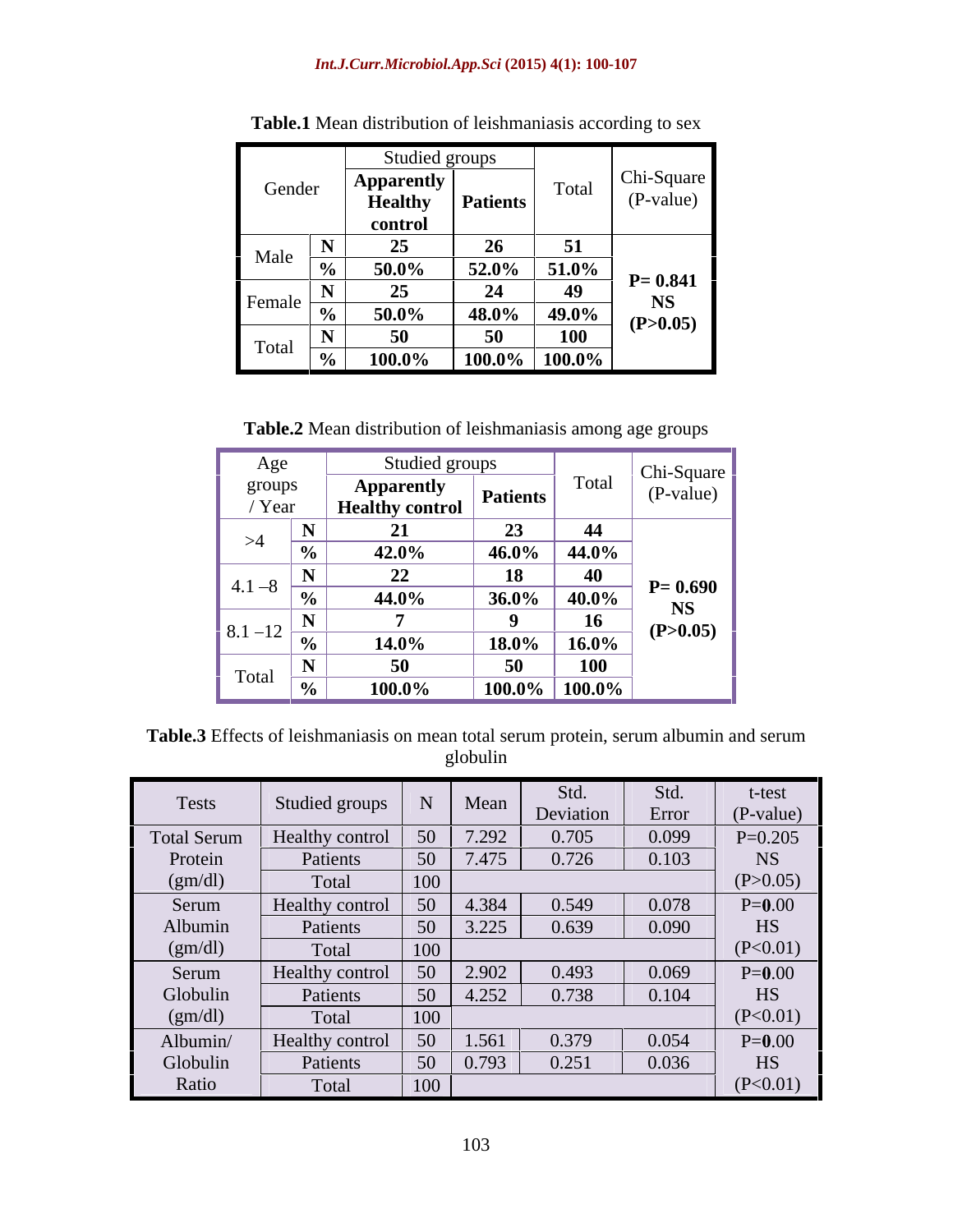| <b>Tests</b>         | Studied groups   N |     | <b>Mean</b> | Std.<br><b>Deviation</b> | Std.<br>Error | t-test<br>(P-value) |
|----------------------|--------------------|-----|-------------|--------------------------|---------------|---------------------|
| Total                | Healthy control    | 50  | 0.851       | 0.407                    | 0.057         | $P=0.395$           |
| Serum                | Patients           | 50  | 0.979       | 0.974                    | 0.138         | <b>NS</b>           |
| Bilirubin<br>(mg/dl) | Total              | 100 |             |                          |               | (P>0.05)            |
| Serum                | Healthy control    | 50  | 0.448       | 0.309                    | 0.044         | $P=0.438$           |
| direct               | Patients           | 50  | 0.533       | 0.702                    | 0.099         | <b>NS</b>           |
| Bilirubin<br>(mg/dl) | Total              | 100 |             |                          |               | (P>0.05)            |
| Serum                | Healthy control    | 50  | 0.403       | 0.226                    | 0.032         | $P=0.091$           |
| indirect             | Patients           | 50  | 0.624       | 0.887                    | 0.125         | <b>NS</b>           |
| Bilirubin<br>(mg/dl) | Total              | 100 |             |                          |               | (P>0.05)            |

**Table.4** Effects of leishmaniasis on mean total serum bilirubin, serum directbilirubin, andserum indirect bilirubin)

**Table.5** Effects of leishmaniasis on mean serum ALT, serum AST, and serum alkaline phosphatase

| <b>Tests</b> | Studied groups            |     | <b>Mean</b> | Std.<br>Deviation | Std.<br>Error | t-test<br>(P-value) |
|--------------|---------------------------|-----|-------------|-------------------|---------------|---------------------|
|              | SerumAL   Healthy control | 50  | 20.02       | 7.055             | 0.998         | $P = 0.00$          |
|              | Patients                  | 50  | 58.43       | 50.303            | 7.113         | HS                  |
| (IU/L)       | Total                     | 100 |             |                   |               | (P<0/01)            |
| Serum        | Healthy control           | 50  | 32.304      | 8.131             | 1.149         | $P = 0.00$          |
| <b>AST</b>   | Patients                  | 50  | 87.374      | 53.993            | 7.636         | HS                  |
| (IU/L)       | Total                     | 100 |             |                   |               | (P<0/01)            |
| Serum        | Healthy control           | 50  | 132.94      | 48.433            | 6.849         |                     |
| Alkaline     | Patients                  | 50  | 238.14      | 157.778           | 22.313        | $P = 0.00$          |
| Phosphata    |                           |     |             |                   |               | <b>HS</b>           |
| se           | Total                     | 100 |             |                   |               | (P<0/01)            |
| (IU/L)       |                           |     |             |                   |               |                     |

Results listed in Table 1 were showed lead that males and females exposed to that the mean distribution of the parasite equally through leishmaniasis according to sex through environments. Khlabus (2007) was IFAT and rk39 techniques revealed there explained also no differences in the was no significant difference  $(P \square 0.05)$  morbidity of leishmaniasis cases (male: 26 and female: 24), so this may

the parasite equally through morbidity of leishmaniasis cases between males and females. While AL-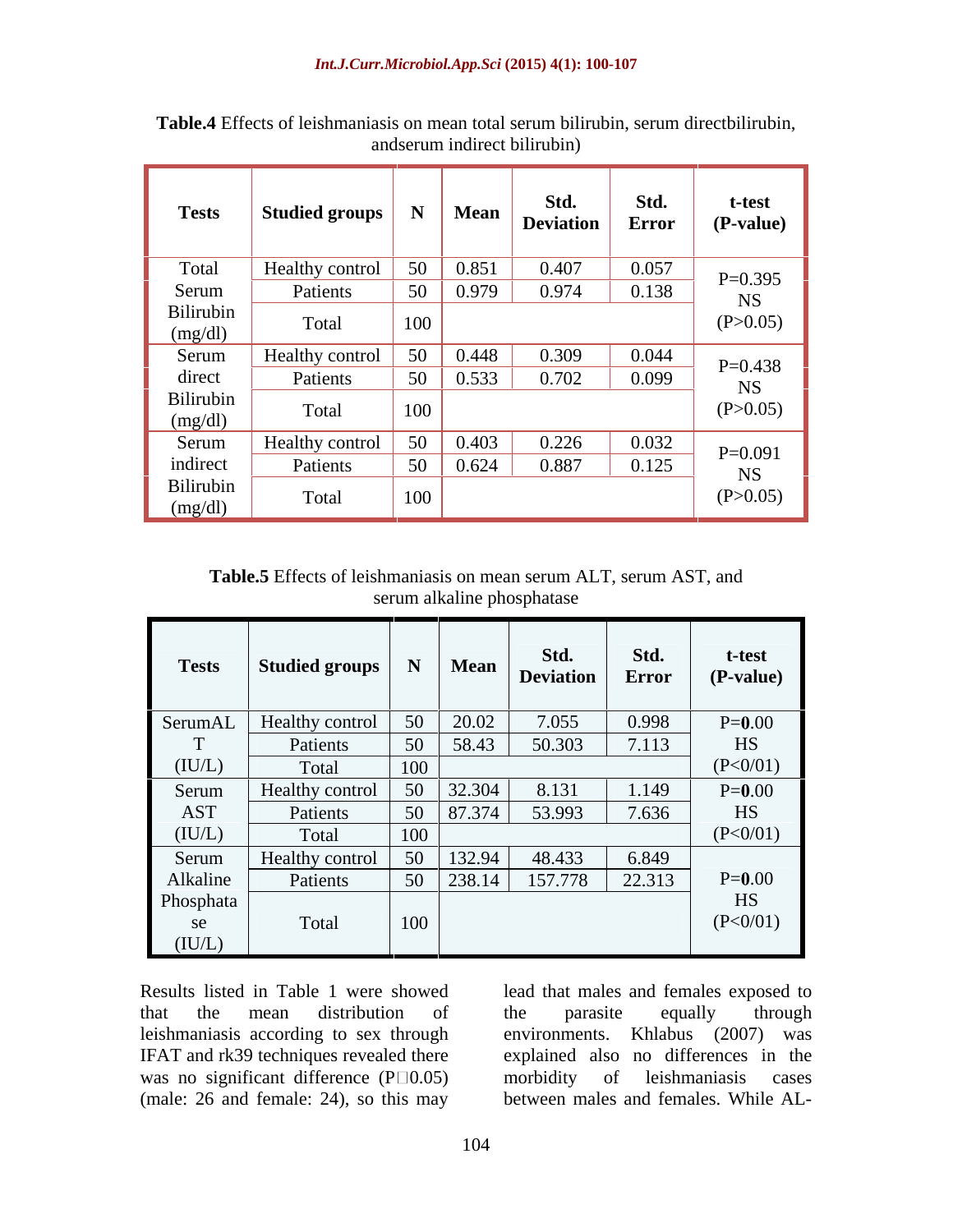Khayyt and AL-Qadhi, (2014) was albumin and globulin was observed in proved having visceral leishmaniasis, females, the percentage of females was significantly higher  $P<0.01$  than males  $SD0.493$  respectively. The

Results of present study was showed that compared to healthy control groups themean distribution of leishmaniasis (Mishra *et al.,* 2010), so its mean value among age groups, so that the majority was in apparently healthy control 1.561 of cases 23 patients (46.0%) below (4) Std. Dev. 0.379, while in leishmaniasis years old, 18 patients (36.0%) within patients 0.793 Std. Dev. 0.251 (Gani *et*   $(4.1-8)$  years old and 9patients  $(18.0\%)$  *al.*, 2010). within  $(8.1-12)$  years. Incidence of (Palumbo, 2010). Newly studies observe associated with several factors, including which was  $(0.979 \text{ mg/dl})$ , mean  $\pm$  SD malnutrition, and AIDS. The following neutropenia, and thrombocytopenia serum bilirubin and liver enzymes level

Investigation of the serum proteins in diseases is handicapped by diffuses of Liver enzymes – alanine, 2-oxoglutarate clinically applicable methods for aminotransferase (ALT), aspartate, 2 resolving the complex system of proteins oxoglutarate aminotransferase (AST) present in blood serum into and serum alkaline phosphatase were homogeneous components. Table 3 was significantly higher in leishmaniasis showed no significant effects  $(P \square 0.05)$  patients  $(P< 0.01)$  than in healthy of leishmaniasis on the mean total serum protein, and it was  $(7.475 \text{ g/L}, \text{mean } \pm \text{ (58.43)}}$ U/L, mean  $\pm$  SD 50.303), SD0.726) as compared with mean  $(87.374$ IU/L, mean  $\pm$  SD 53.993) and controls  $(7.292g/L, \text{ mean } \pm \text{ SD}0.705)$ .  $(238.14 \text{I} \text{U/L}, \text{ mean } \pm \text{ S} \text{D} \text{ } 157.778)$ Hypo-albuminaemia was accrued respectively. Salwa *et al.* (2014) was because of hepatic damage. Also the discussed the results of his study (in results were revealed significant Yemen) as the lack of significant increased level of the mean serum increasing of AST, ALT and bilirubin in

recorded that from 52 studied children the patients  $3.225 \text{ g/L}$  (mean  $\pm$  SD0.639) there were 21 of them were males and 31 compared to healthy control ( 4.384 g/L, (59.61%),(40.38%) respectively. albumin/globulin ratio was significantly and 4.252 g/L (mean  $\pm$  SD0.738) in mean  $\pm$  SD0.584 and 2.902 g/L, mean  $\pm$ SD0.493) respectively. The higher(P<0.01) in VL patients as *al.,* 2010).

leishmaniasis reported at Table 2 detect Table 4 summarizes the study results by the worldwide distribution and about shows there were no significant effects 50% of the patients are children of leishmaniasis cases ( $P \Box 0.05$ ) on mean that the occurrence of death from VL is bilirubin and serum indirect bilirubin, young age and the presence of  $0.974$ ),  $(0.533 \text{ mg/dl, mean} \pm SD 0.602)$ comorbidities such as infections, and  $(0.624 \text{ mg/dl}, \text{mean } \pm \text{ SD } 0.887)$ features have been cited as markers of chronic liver disease it has been poor prognosis: fever lasting for more suggested that screening of the disease in than 60 days, bacterial infection, children presenting with chronic liver jaundice, severe anemia, severe disease is important in endemic areas, so (Werneck *et al.,* 2003; Costa *et al.,* significantly reduced and there was 2010; Sampaio *et al.,* 2010). increase in serum proteins (Mona and total serum bilirubin, serum direct bilirubin and serum indirect bilirubin,<br>which was (0.979 mg/dl, mean  $\pm$  SD respectively. Kala-azar mimicking serum bilirubin and liver enzymes level Dhakal, 2013).

> and serum alkaline phosphatase were controls, which its means was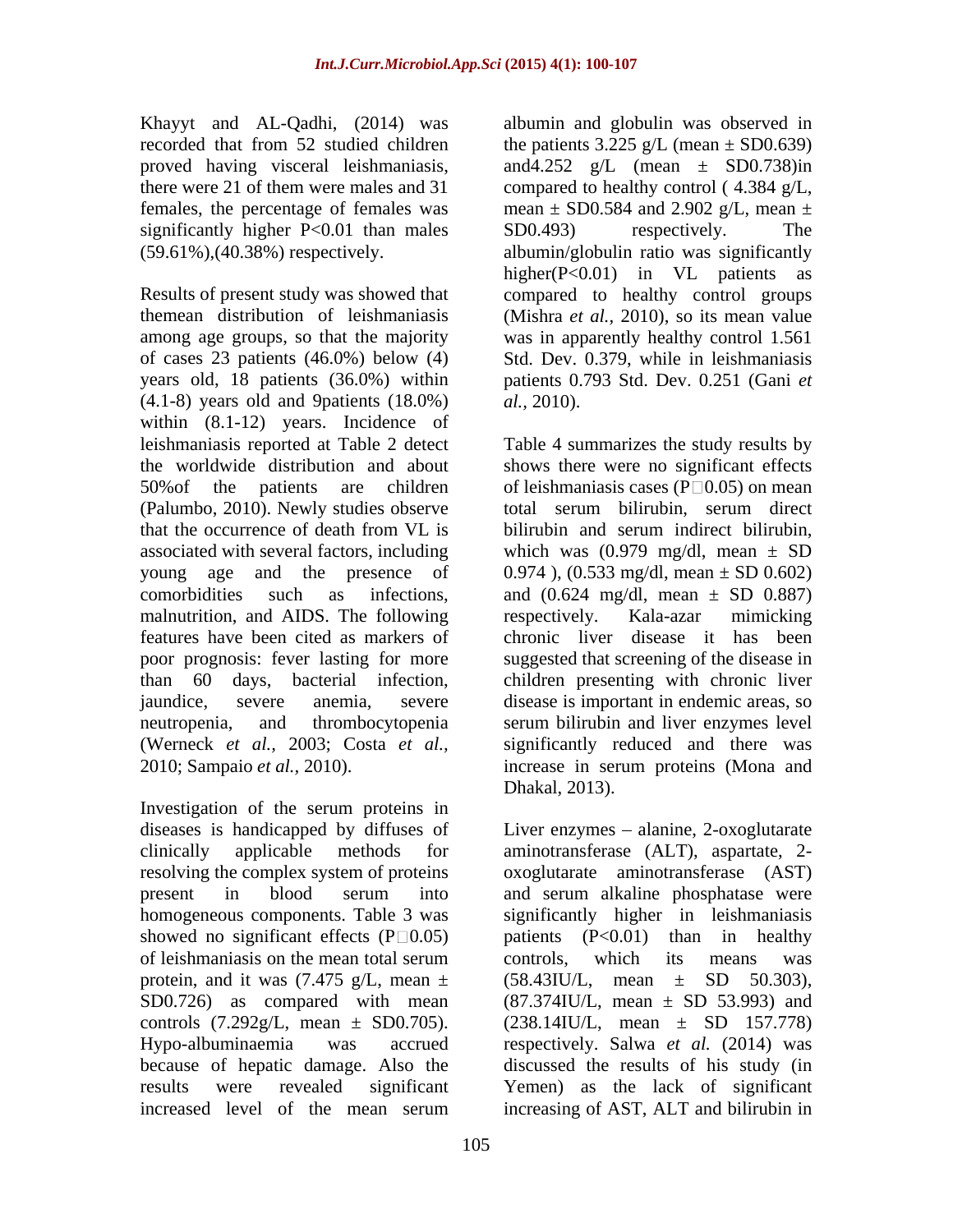absence of VL among patients. While Kashani *et al.* (2007) reported no significant change in the levels of bilirubin, AST and ALT in leishmaniasis patients. Table 5 shows the effects of leishmaniasis on mean serum ALT,

- AL-Khayyt, S. N., AL-Qadhi, B.N. control study. Rev. Soc.<br>2014. Sero-prevalence of visceral *Med. Trop.*, 43: 386–392. 2014. Sero-prevalence of visceral
- Alvar, J., Vélez, I.D., Bern, C., Herrero, M., Desjeux, P., Cano, J., Jannin, Team,Leishmaniasis worldwide and global estimates of its
- Boelaert, M., El-Safi, S., Hailu, A., *Med. Assoc.*, 60: 6.<br>Mukhtar, M., Rijal, S., Sundar, Kafetzis, D. A. 2003. An overview of Mbui, J., Menten, J., Desjeux, P., tests for kala-azar: a multi centrestudy of the freeze-dried in East Africa and the Indian *Trop. Med. Hyg., 102: 32–40.*
- Chappuis, F., Sundar, S., Hailu, A., Ghalib, H., Rijal, S., Rosanna W. needs for diagnosis, treatment
- reflect of the normal liver function and Christoph, K., Meinecke Justus, S., Linda, O., Bernhard, F. 1999. Congenital transmission of visceral leishmanisis (Kala Azar) from an asymptomatic mother to her child . *Pediatrics,* 104(5): 65.
- serum AST, and serum alkaline D.L., Holanda, T.A., Aguiar, phosphatase. G.B., Carvalho, A.S., *et al.* 2010. **References** systemic inflammatory Costa, C.H.N., Werneck, G.L., Costa, D.L., Holanda, T.A., Aguiar, Is severe visceral leishmaniasis a systemic inflammatory responsesyndrome? A case control study. *Rev. Soc. Bras. Med. Trop.,* 43: 386–392.
	- leishmaniasis by using two El-Moamly, A., El-Sweify, M., Hafeez, diagnostic kits (rKE16 and M. 2012. Performance of rK39 rK39). *Iraqi J. Sci.,* 55(3A): 1034 1038. freeze-dried direct agglutination J., DenBoer, M. 2012. WHO Res., 110: 349–354. immunochromatography and tests in the diagnosis of imported visceral leishmaniasis. *Parasitol. Res.,* 110: 349–354.
	- Leishmaniasis Control Gani, Z.H., Meaad, K.H., Abdul Mohsin, incidence. *PLos,* 7: 35671. in Basrah, Southern Iraq. *J. Pak.* H.J. 2010. Sero-epidemiological study of Visceral Leishmaniasis *Med. Assoc.,* 60: 6.
	- Mukhtar, M., Rijal, S., Sundar, Kafetzis, D. A. 2003. An overvier<br>S., Wasunna, M., Aseffa, A., paediatric leishmaniasis. S., Wasunna, M., Aseffa, A., Kafetzis, D. A. 2003. An overview of paediatric leishmaniasis. *J.*  Postgrad. Med., 49: 31-38.
	- Peeling, R.W. 2008. Diagnostic Kashani, N., Firooz, A., Eskandari, S.E., DAT, rK39 strip test and KAtex Evaluation of meglumine subcontinent. *Trans. R. Soc.* kidney and pancreas function Ghoorch, M.H., Khatami, A., Amir, J.A., Dowlas, Y. 2007. Evaluation of meglumine antimoniate effects on liver, tests in patients with cutaneous leishmaniasis. *Eur. J. Dermatol.,*  $17(6)$ : 513–515.
	- Peeling, W.R., Alvar, J., Khlabus, Kh. R. 2007. Clinical and Boelaert, M. 2007. Visceral epidemiological features of Kala leishmaniasis: What are the azar in Thi-Qar governorate. *M.J.B.U.,* 25(1): 51-54.
	- and control? Mathur, P., Samantaray, J.C., Samanta, NatureReviews[,www.nature.com](http://www.nature.com) P. 2008. High prevalence of </reviews/micro>, 2007 functional liver derangement in P. 2008. High prevalence of visceral leishmaniasis at an